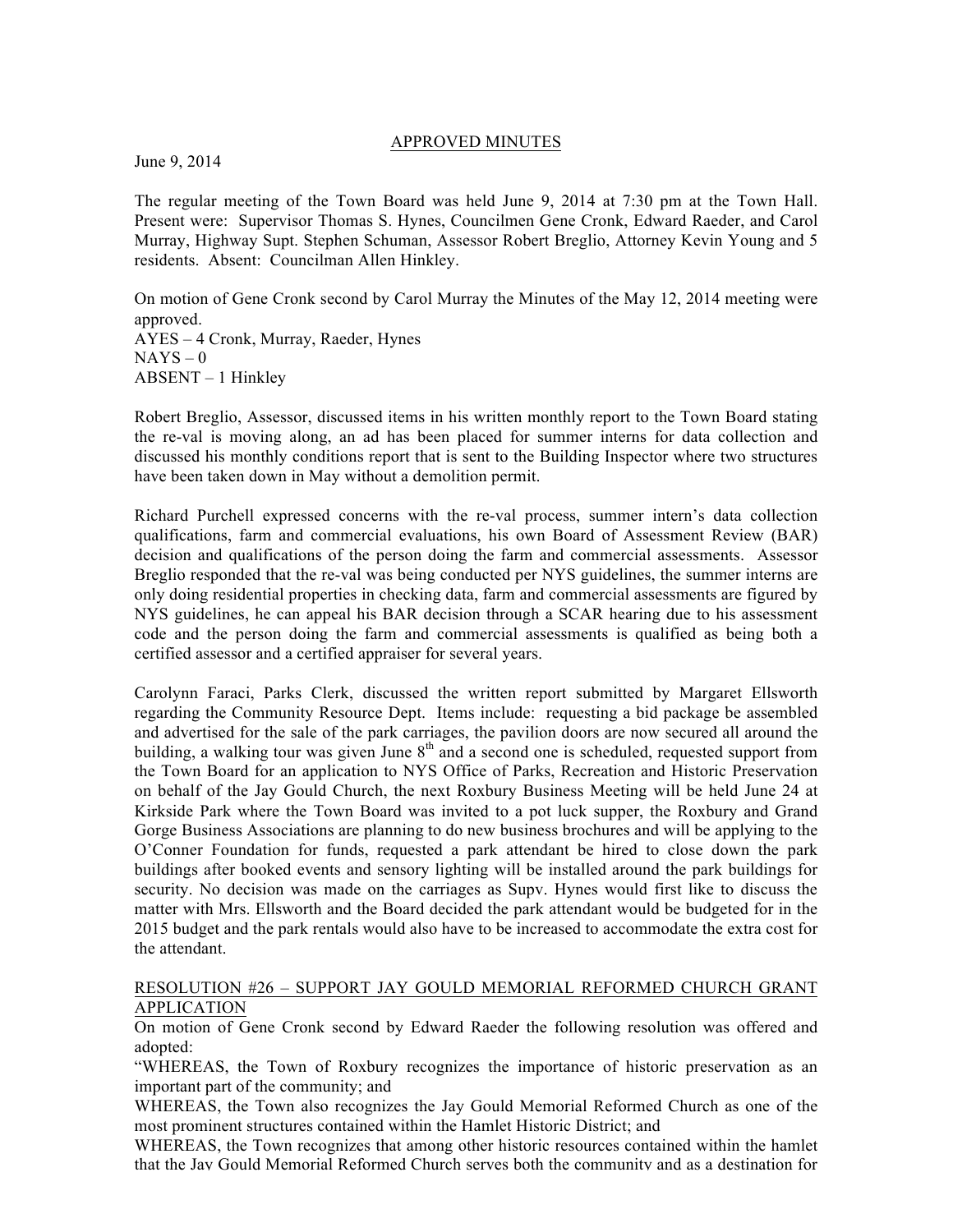visitors to the region;

NOW, THEREFORE, BE IT RESOLVED, the Town of Roxbury supports the Jay Gould Memorial Reformed Church's application to the New York State Office of Parks, Recreation and Historic Preservation for funds necessary to restore the Maitland Armstrong Stained Glass Windows, and address necessary masonry restoration on the exterior of the building and address the need for a new heating system in the church."

AYES – 4 Cronk, Raeder, Murray, Hynes  $NAYS - 0$ ABSENT – 1 Hinkley

Stephen Schuman, Hwy. Supt., reported crews have resealed the garage floors, have shimmed roads to ready them for stone & oil, replaced culverts and upgraded drainage, discussed options for the overhead door repair prices needed for the old highway garage and discussed Rodrigues gravel bank issues. It was decided to close and reclaim the gravel bank and attorney Kevin Young will draft a letter to the owner as notification of the closure.

On motion of Gene Cronk second by Edward Raeder the Town Board approved Option #2 of the quote from Action Garage Doors of Oneonta in the amount of \$1,560 to replace one overhead door and repair three others on the old highway garage.

AYES – 4 Cronk, Raeder, Murray, Hynes  $NAYS - 0$ ABSENT – 1 Hinkley

Attorney Young he is waiting to receive signed paperwork and other documents from the owner of Colonial Drive before the road can be taken over by the Town.

Supv. Hynes stated the Lake St. Construction Project has paved the road, will fix lawns and is expected to be completed soon.

A letter was received from Roxbury Central School requesting to hook up the bus garage to the water and sewer lines. The matter will be looked into.

Councilman Cronk expressed concerns with the vehicles parked in the vicinity of the Town water aquifer at the Hinkley Electric property. Supv. Hynes will speak with the owner regarding the vehicles and will contact the engineer to assess the situation.

A letter was received from Delaware County Youth Bureau notifying the Town the reimbursement to Roxbury School for the 2013 summer recreation program will be \$451.

A letter was received from Simone Shams of Libra Accounting Services, Inc. regarding her taxes and assessment. Supv. Hynes sent a written response.

A letter was received from the O'Conner Foundation stating their decision on the application for grant funds for the Methodist Church clock tower that was to have been made in May has been postponed until June.

Attorney Young stated the Mountainside Farms sewage treatment plant construction has been completed and discussed the plant's processing capabilities that will hopefully benefit homes in the area with odor control. The Town Board requested the attorney look into scheduling a tour of the plant.

Discussion took place on both the Denver and Roxbury Sewer budgets having line items for administration of the funds and completing annual reconciliations with NYCDEP.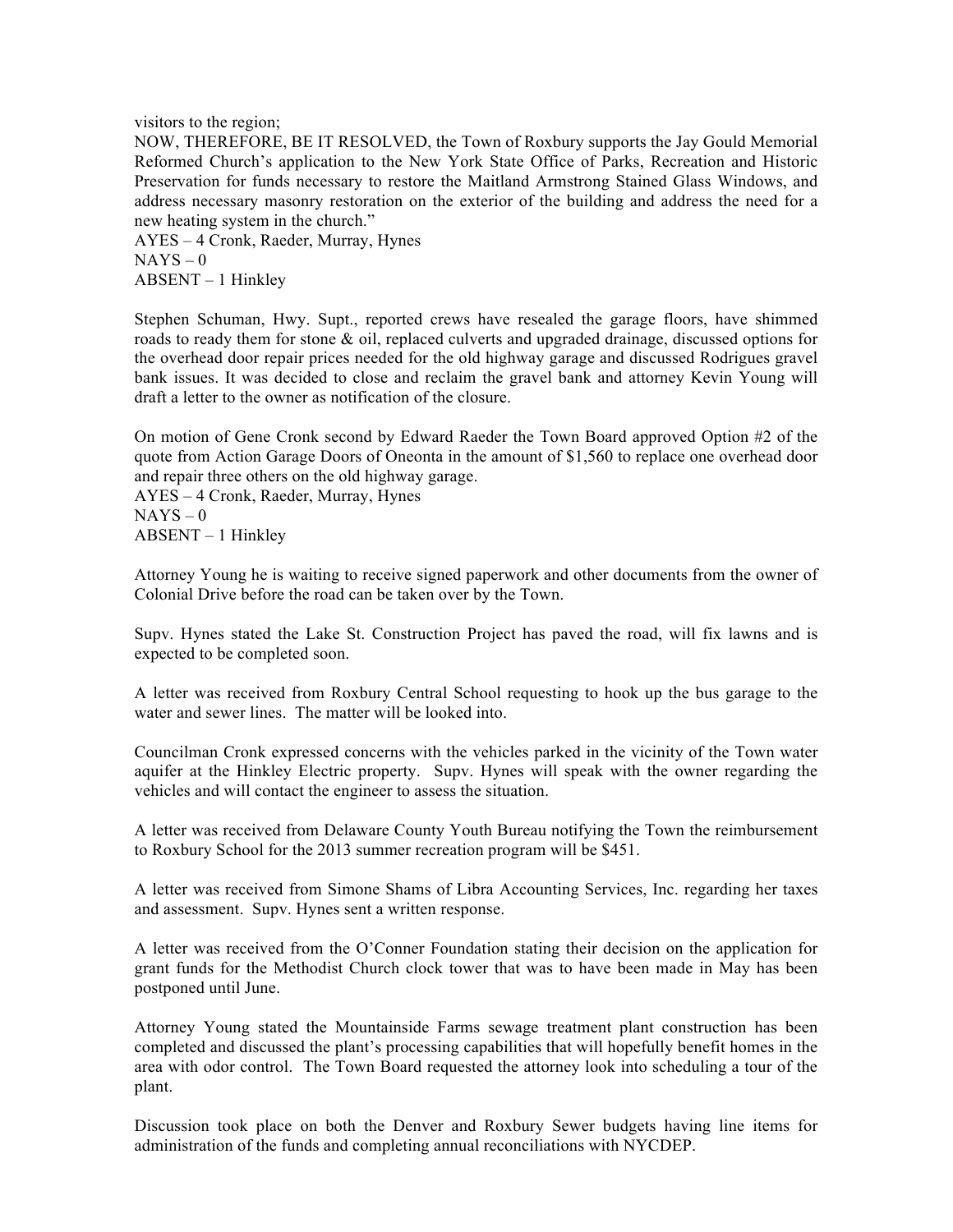On motion of Gene Cronk second by Edward Raeder the Town Board approved Denver Sewer and Roxbury Sewer funds be paid to Diane Pickett for administration of paperwork as budgeted in each district for 2014 and the Town Attorney will draft an agreement.

AYES – 4 Cronk, Raeder, Murray, Hynes  $NAYS - 0$ ABSENT – 1 Hinkley

On motion of Edward Raeder second by Gene Cronk the Town Board approved the monthly report of the Town Clerk for May 2014 in the amount of \$3,531.16 (Town Clerk \$340.00 and Building Permits \$3,040.00) AYES – 4 Raeder, Cronk, Murray, Hynes  $NAYS - 0$ ABSENT – 1 Hinkley

On motion of Carol Murray second by Edward Raeder the Town Board approved the monthly report of the Supervisor for April 2014. AYES – 4 Murray, Raeder, Cronk, Hynes  $NAYS - 0$ ABSENT – 1 Hinkley

On motion of Gene Cronk second by Edward Raeder the Town Board approved the monthly report of the Assessor for May 2014. AYES – 4 Cronk, Raeder, Murray, Hynes  $NAYS - 0$ ABSENT – 1 Hinkley

On motion of Carol Murray second by Edward Raeder the Town Board approved the monthly report of the Justice Court for April 2014 in the amount of \$4,863.50. AYES – 4 Murray, Raeder, Cronk, Hynes  $NAYS - 0$ ABSENT – 1 Hinkley

On motion of Carol Murray second by Edward Raeder the Town Board approved the monthly report of HUD Program funds for May 2014. AYES – 4 Murray, Raeder, Cronk, Hynes  $NAYS - 0$ ABSENT – 1 Hinkley

On motion of Carol Murray second by Edward Raeder the Town Board approved the monthly report of the Building Inspector for May 2014. AYES – 4 Murray, Raeder, Cronk, Hynes  $NAYS - 0$ ABSENT – 1 Hinkley

On motion of Gene Cronk second by Edward Raeder the Town Board approved the monthly water receipts for May 2014 in the following amounts: Denver Water \$711.96; Grand Gorge Water \$441.27 and Roxbury Water \$478.54. AYES – 4 Cronk, Raeder, Murray, Hynes  $NAYS - 0$ ABSENT – 1 Hinkley

On motion of Edward Raeder second by Carol Murray the Town Board approved the following equipment for destruction: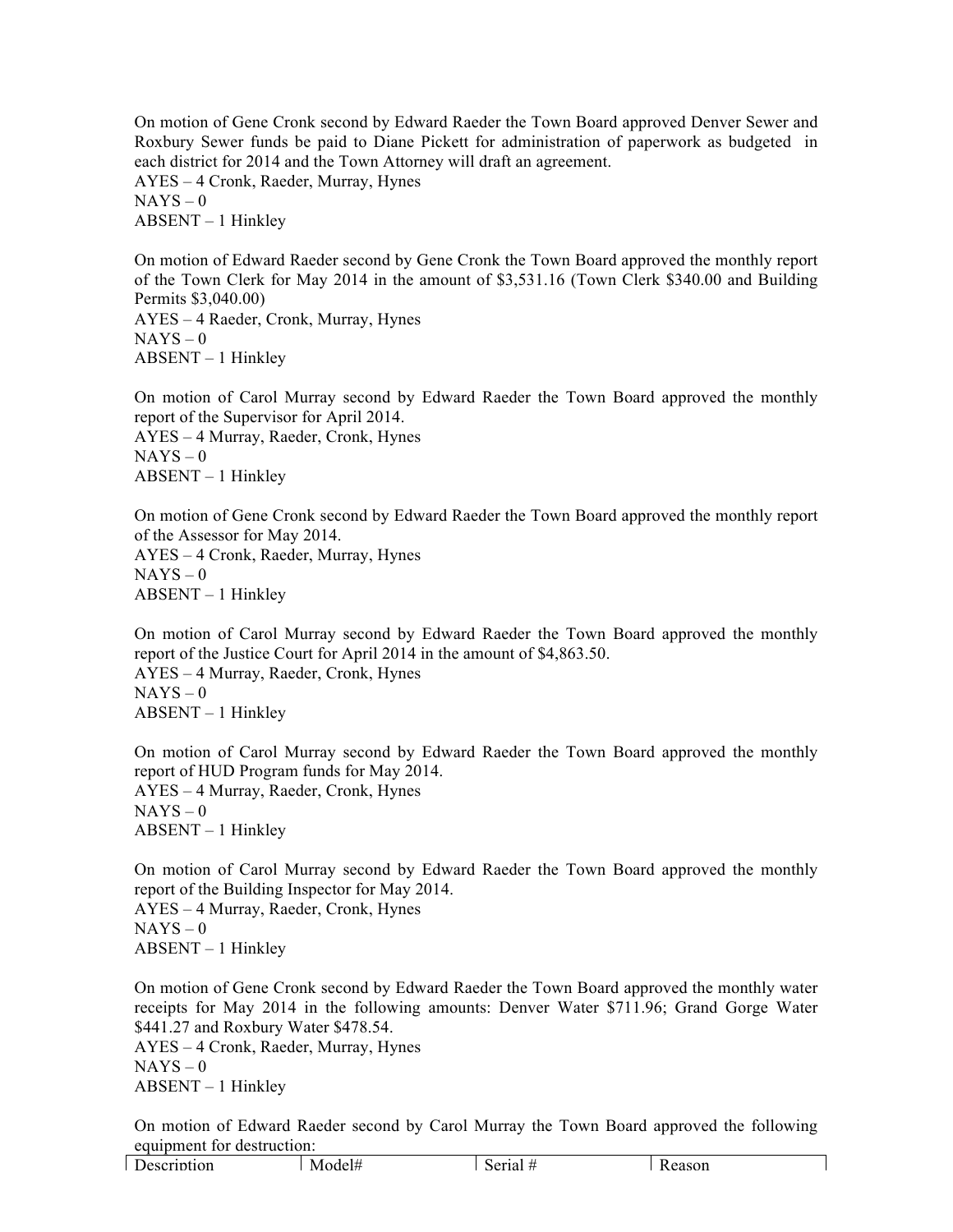HP 1040 fax machine SDGOB-0403-01 CN619AJ7GY Does not work

AYES – 4 Raeder, Murray, Cronk, Hynes NAYS -0 ABSENT – 1 Hinkley

Discussion took place on the remaining invoice for Attorney Beebe's work on tax consulting for NYCDEP property assessments.

## RESOLUTION #27 - AUTHORIZING THE PAYMENT OF BALANCE DUE ROBERT BEEBE FOR TAX CONSULTING SERVICES PREVIOUSLY PROVIDED

On motion of Gene Cronk second by Edward Raeder the following resolution was offered and adopted:

"WHEREAS, the Town of Roxbury and the Catskill Watershed Corporation ("CWC") entered into a Tax Consulting Program Agreement originally executed in 1099, amended in 2004 and renewed in 2011; and

 WHEREAS, the CWC Tax Consulting Program Agreement provided for the vouchered reimbursement of fees and expenses of professional consultants and/or attorneys retained by the Town of Roxbury to review, analyze and/or assist in the administration of real property taxes paid by New York City on City-owned land;

WHEREAS, pursuant to the CWC Tax Consulting Program Agreement, the Town of Roxbury contracted with Robert L. Beebe, LLC, in or about 2011, to defend the Town's assessments of the Schoharie Reservoir; and

WHEREAS, Robert L. Beebe provided the contracted for services and, as of the date of this Resolution, the balance due Robert L. Beebe for services provided is \$4,834.00; and

WHEREAS, the Town Board desires to authorize final payment to Robert L. Beebe, LLC for the satisfactory services that have been provided.

THEREFORE, NOW BE IT RESOLVED THAT:

1. That the Town Board hereby authorizes payment to Robert L. Beebe, LLC in the amount of \$4,834.00; and

2. That the Town Board authorizes the Town Supervisor to submit a voucher to the CWC for reimbursement of the aforementioned payment pursuant to the Town's current agreement with the CWC."

WHEREUPON, the Resolution was put to a vote and recorded as follows:

YEAS – 4 Cronk, Raeder, Murray, Hynes

 $NAYS - 0$ 

ABSTENTIONS – 0

ABSENT – 1 Hinkley

Carolynn Faraci, Budget Officer, requested the Personnel Committee (Councilmen Hinkley and Murray) to start working on the Highway contract as it expires this year and she needs the information for the tentative budget that is due in September.

## RESOLUTION #28 – ASSESSOR DATA COLLECTORS

On motion of Edward Raeder second by Carol Murray the following resolution was adopted:

"WHEREAS, the Town Board has directed the Assessor to conduct a total Town re-valuation; and WHEREAS, in 2013 the Town Board hired two data collectors to assist the Assessor with the data collection process; and

WHEREAS, the Assessor requests the assistance of two data collectors for 2014;

NOW, THEREFORE, BE IT RESOLVED, the Town Board authorizes the Assessor to recommend the names of two data collectors for hiring; and

BE IT FURTHER RESOLVED said hiring shall be upon the approval of the Town Supervisor." AYES – 4 Raeder, Murray, Cronk, Hynes

 $NAYS - 0$ 

ABSENT – 1 Hinkley